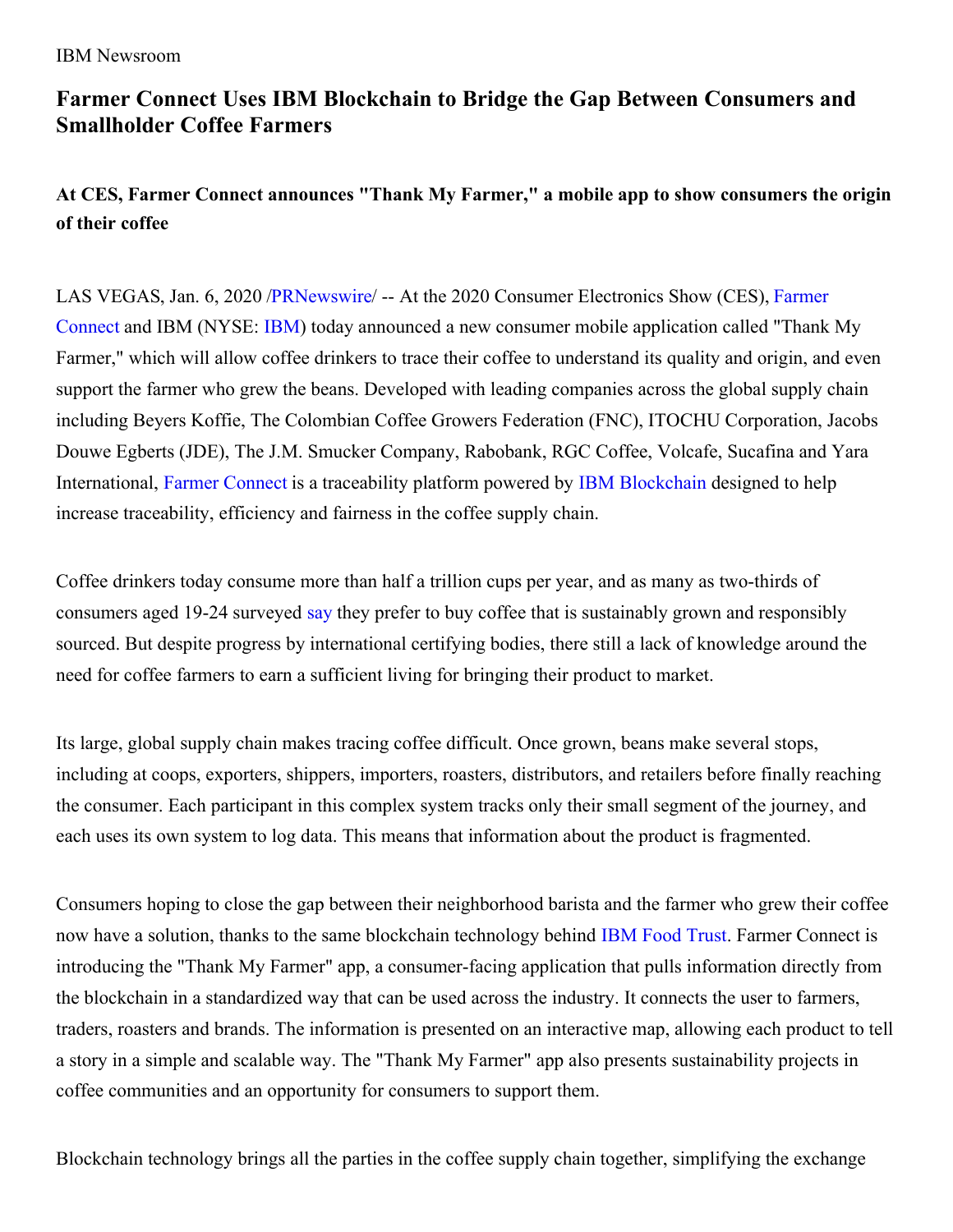and tracking of information and payments, and enabling greater trust. It creates a permanent digitized chain of transactions that cannot be altered. Each network participant has an exact copy of the data, and additions to the blockchain are shared throughout the network based on each participant's level of permission. Farmers, wholesalers, traders and retailers can interact more efficiently using comprehensive, near real-time access to this data, and consumers can have new insights about the origins of the products they consume.

"The aim is humanizing each coffee drinker's relationship with their daily cup," said David Behrends, Founder and President of Farmer Connect. "Consumers now can play an active role in sustainability governance by supporting coffee farmers in developing nations. Through the blockchain and this consumer app, we're creating a virtuous cycle."

The new mobile application will launch to the general market at the beginning of 2020. Users in the U.S. and Canada will be able to scan QR codes on 1850® brand premium single-origin coffee. European consumers will be able to access the "Thank My Farmer" app through a new single-origin brand, Beyers 1769, roasted at Beyers Koffie.

As the app expands in 2020, large and small companies will be invited to join, and coffee drinkers will be able to support the communities where their coffee is grown by funding local projects. Farmer Connect is currently incorporating self-sovereign identity, a new form of digital identity built on distributed ledger technology, in collaboration with the Sovrin Foundation. This closes the loop on a circular economy that will enhance smallholder livelihoods while delivering transparency and a better experience for the consumer.

This work with Farmer Connect is another example of IBM's impact extending blockchain technology adoption across many industries and use cases, transforming entire business processes and providing consumers with more trusted insights. IBM has convened groundbreaking blockchain networks in areas including food safety, global shipping, trade finance, responsible mining and many more.

"This project is another example of how blockchain technology can enable a channel for real change," said Raj Rao, General Manager, IBM Food Trust. "Blockchain is more than aspirational business tech, it is used today to transform how people can build trust in the goods they consume. For business, it can drive greater transparency and efficiency."

For more information on Farmer [Connect](https://c212.net/c/link/?t=0&l=en&o=2682221-1&h=853281420&u=https%3A%2F%2Ffarmerconnect.com%2F&a=Farmer+Connect) and the "Thank My Farmer" app visit ibm.com/food. You can see it in action during CES by visiting the IBM Booth, LVCC Central #14028, or by watching this [video](https://c212.net/c/link/?t=0&l=en&o=2682221-1&h=1984561241&u=https%3A%2F%2Fyoutu.be%2F8WWUq8ojSPU&a=video).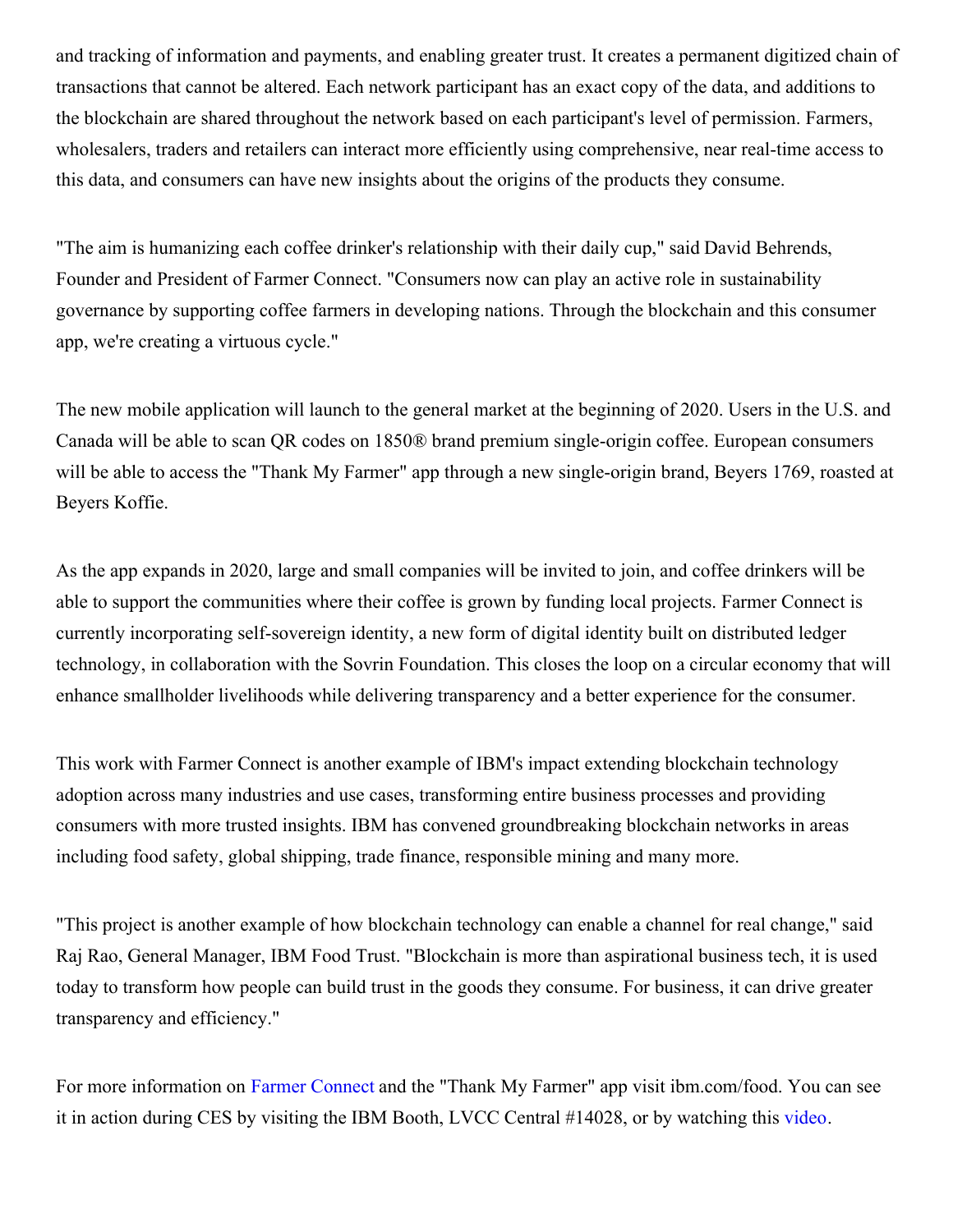## **About Beyers Koffie**

Beyers Koffie is a leading, sustainable private label coffee company serving the major players in retail and coffee roasters in Europe, dating back since 1880. Beyers offers a wide range of coffee products: beans, roast and ground, pads, and a large variety of capsules produced in 2 sites in Belgium and Italy. [http://www.beyers.eu](https://c212.net/c/link/?t=0&l=en&o=2682221-1&h=2208840164&u=http%3A%2F%2Fwww.beyers.eu%2F&a=http%3A%2F%2Fwww.beyers.eu)

## **About the Colombian Coffee Growers Federation (FNC)**

In 1927 the Colombian coffee growers organized themselves to create an institution that would represent them both nationally and internationally, defend their rights and seek ways to improve their quality of life. The Colombian Coffee Growers Federation (FNC) is a non profit and politically independent organization. As the foremost coffee association in Colombia, FNC is present in every rural region where coffee is grown. Its work revolves around 540 000 coffee growers and their families ensuring Colombian Coffee is grown in a sustainable manner, strengthening common interests within coffee growing communities while positioning Colombian Cofee as the best coffee in the world. The FNC advocates for economic sustainability and believes it represents the most important pillar of sustainability. The FNC sees Farmer Connect as a platform that has the potential to generate more transparency along the supply chain and help promote remunerative prices for coffee producers. [http://www.cafedecolombia.com](https://c212.net/c/link/?t=0&l=en&o=2682221-1&h=2698727950&u=http%3A%2F%2Fwww.cafedecolombia.com%2F&a=http%3A%2F%2Fwww.cafedecolombia.com)

## **About IBM**

IBM is recognized as the leading enterprise [blockchain](https://c212.net/c/link/?t=0&l=en&o=2682221-1&h=2538311608&u=https%3A%2F%2Fwww.ibm.com%2Fblockchain%2Fnews-and-events&a=leading+enterprise+blockchain+provider) provider. The company's research, technical and business experts have broken barriers in transaction processing speeds, developed the most advanced cryptography to secure transactions, and are contributing millions of lines of open source code to advance blockchain for businesses. IBM is the leader in open-source blockchain solutions built for the enterprise. Since 2016, IBM has worked with hundreds of clients across financial services, supply chain, government, retail, digital rights management and healthcare to implement blockchain applications, and operates a number of networks running live and in production. The cloud-based IBM Blockchain Platform delivers the end-toend capabilities that clients need to quickly activate and successfully develop, operate, govern and secure their own business networks. IBM is an early member of Hyperledger, an open-source collaborative effort created to advance cross-industry blockchain technologies. For more information about IBM Blockchain, visit [https://www.ibm.com/blockchain/](https://c212.net/c/link/?t=0&l=en&o=2682221-1&h=1585669208&u=https%3A%2F%2Fwww.ibm.com%2Fblockchain%2F&a=https%3A%2F%2Fwww.ibm.com%2Fblockchain%2F) or follow us on Twitter at @ibmblockchain.

## **About ITOCHU Corporation**

The history of ITOCHU Corporation dates back to 1858 when the Company's founder Chubei Itoh commenced linen trading operations. Since then, ITOCHU has evolved and grown over 160 years. With approximately 110 bases in 63 countries, ITOCHU, one of the leading sogo shosha, is engaging in domestic trading, import/export, and overseas trading of various products such as textile, machinery, metals, minerals,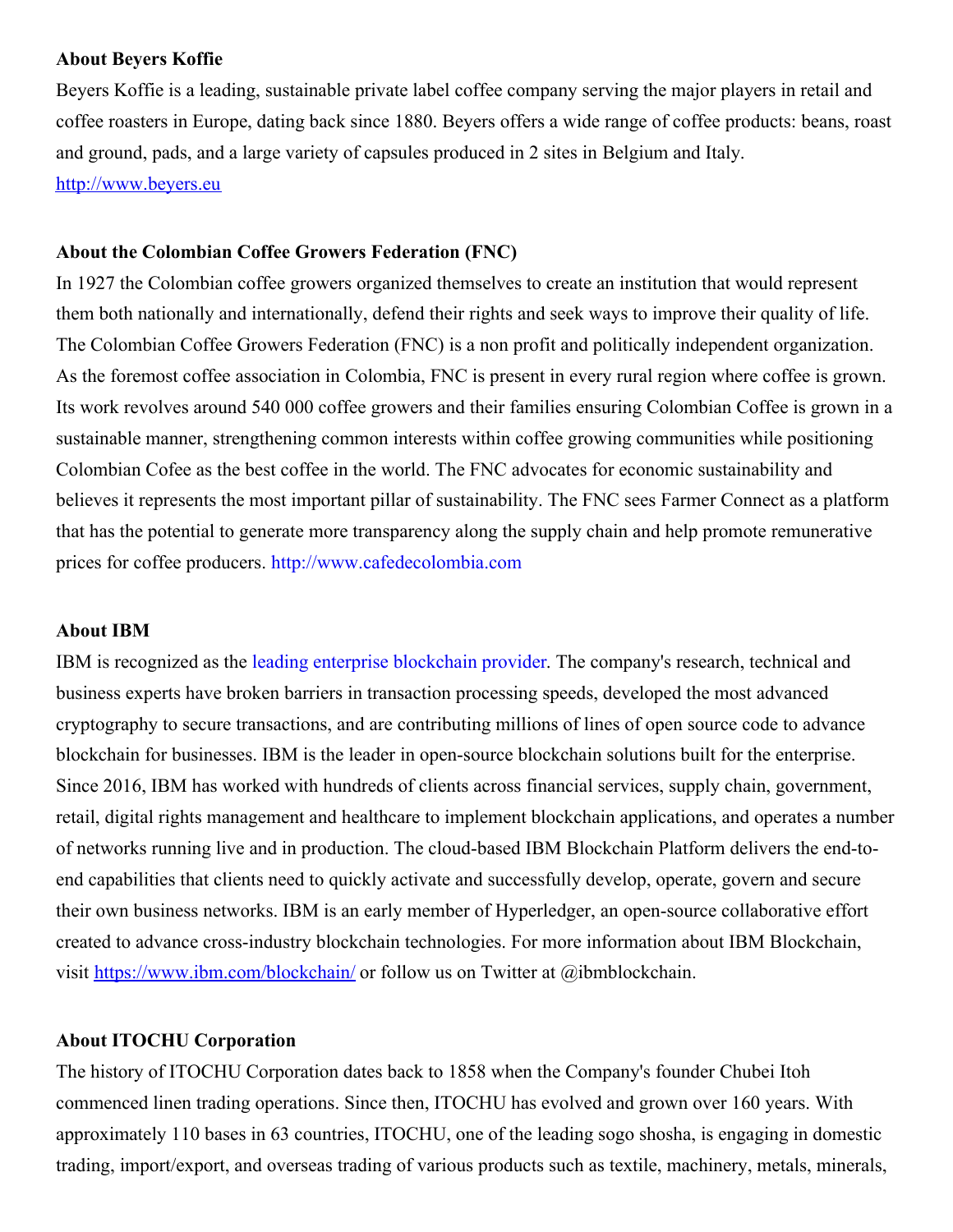energy, chemicals, food, general products, realty, information and communications technology, and finance, as well as business investment in Japan and overseas. [www.itochu.co.jp](https://c212.net/c/link/?t=0&l=en&o=2682221-1&h=1830616218&u=http%3A%2F%2Fwww.itochu.co.jp%2F&a=www.itochu.co.jp)

#### **About JDE**

For more than 264 years, we have been inspired by the belief that it's amazing what can happen over a cup of coffee. Today our coffee & tea portfolio is available in over 140 countries around the world through iconic household names including Jacobs, Tassimo, Moccona, Senseo, L'OR, Douwe Egberts, TiÒra, Super, Kenco, Pilao & Gevalia. For more information visit [www.jacobsdouweegberts.com](https://c212.net/c/link/?t=0&l=en&o=2682221-1&h=307354404&u=http%3A%2F%2Fwww.jacobsdouweegberts.com%2F&a=www.jacobsdouweegberts.com)

#### **About The J. M. Smucker Company**

Inspired by more than 120 years of business success and five generations of family leadership, The J. M. Smucker Company makes food that people and pets love. The Company's portfolio of 40+ brands, which are found in 90 percent of U.S. homes and countless restaurants, includes iconic products consumers have always loved such as *Folgers®, Jif®*, and *Milk-Bone®* plus new favorites like *Café Bustelo®, Smucker's® Uncrustables®* and *Rachael Ray™ Nutrish®.* Over the past two decades, the Company has grown rapidly by thoughtfully acquiring leading and emerging brands, while ensuring the business has a positive impact on its 7,000+ employees, the communities it is a part of and the planet. For more information about The J. M. Smucker Company, visit *imsmucker.com.* 

The J. M. Smucker Company is the owner of all trademarks referenced herein, except for the following, which is used under license: *Rachael Ray* is a registered trademark of Ray Marks Co. LLC.

## A**bout RGC Coffee**

RGC Coffee is a 50-year-old privately held importer of green coffee. Privately-owned & operated, providing in-depth expertise to roasters and retailers in the premium and specialty coffee markets. As a forwardthinking company, RGC promotes sustainable development to preserve and enhance the communities and ecosystems where coffee grows. RGC Coffee 3E (Elevate, Empower, Elevate) Sustainability Program currently covers 23 active projects in 5 Latin American origin countries to help promote the social wellbeing of farmers, their families & communities. We believe that collaboration is the key to unlocking the power of our work in sustainability. To learn more about RGC Coffee, please visit recoffee.com

#### **About Volcafe Ltd.**

Established in 1857, Volcafe is one of the world's largest coffee merchants, providing beans for over 80 million cups a year. We pride ourselves on our quality and range, sourcing from small farms selling a few kilos of coffee cherries in Papua New Guinea to large plantations in Brazil dealing in hundreds of tonnes of export-ready product. Our reputation has been built on great client relationships based on service, quality,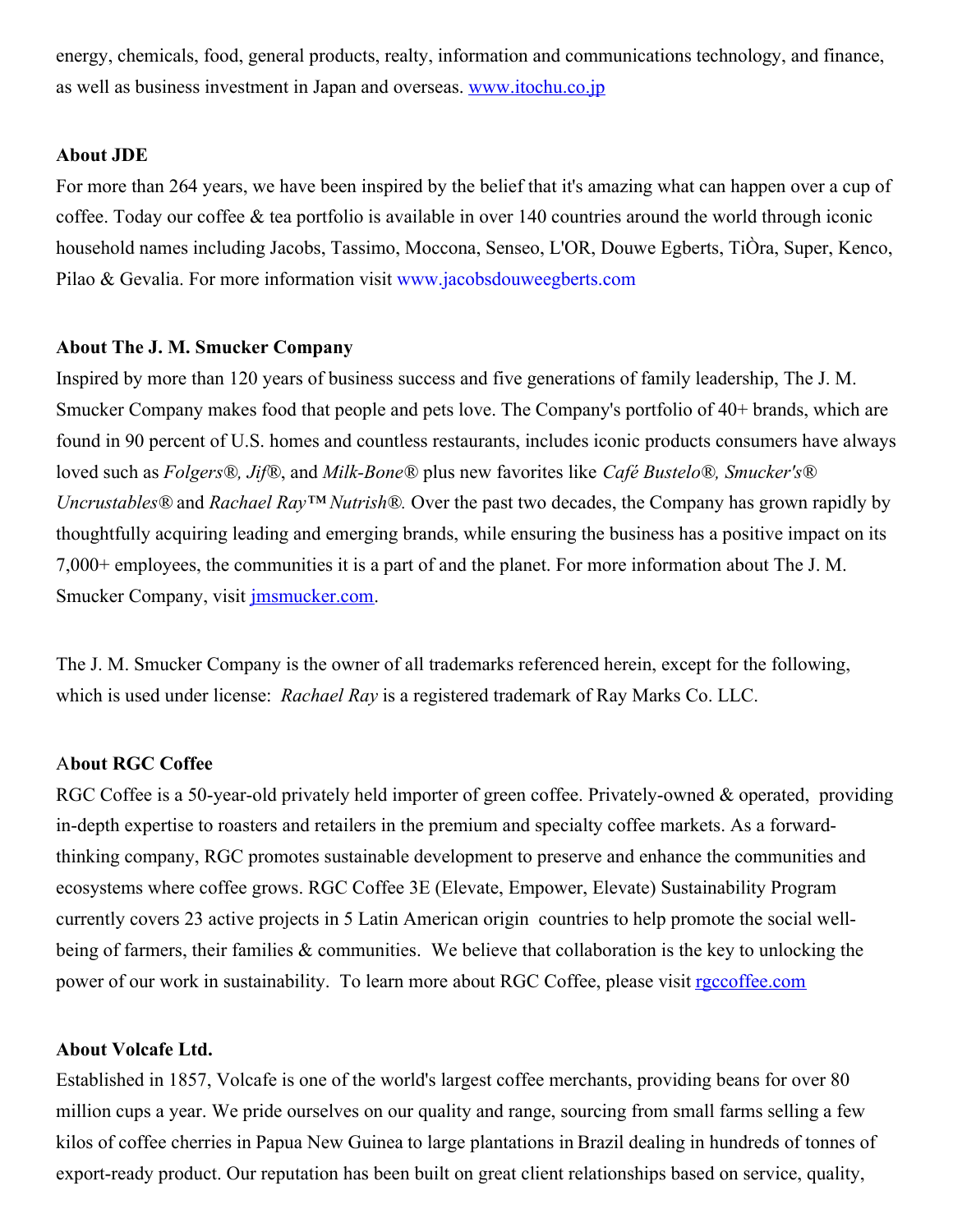reliability and sustainability, and we continually aspire to be 'the world's best sustainable coffee partner'. We play our part in sustainable coffee through our in-house programme, Volcafe Way, through which over 250 Volcafe agronomists in ten origins help achieve our goal of farmer economic sustainability. [http://www.edfman.com/commodities/coffee](https://c212.net/c/link/?t=0&l=en&o=2682221-1&h=2354761617&u=http%3A%2F%2Fwww.edfman.com%2Fcommodities%2Fcoffee&a=http%3A%2F%2Fwww.edfman.com%2Fcommodities%2Fcoffee) [https://volcafeway.com/](https://c212.net/c/link/?t=0&l=en&o=2682221-1&h=476033716&u=https%3A%2F%2Fvolcafeway.com%2F&a=https%3A%2F%2Fvolcafeway.com%2F)

## **About Rabobank**

Rabobank is an international financial services provider operating on the basis of cooperative principles. It offers retail banking, wholesale banking, private banking, leasing and real estate services. As a cooperative bank, Rabobank puts customers' interests first in its services. It serves approximately 8.3 million clients around the world and is active in 40 countries. It is committed to making a substantial contribution to welfare and prosperity in the Netherlands and to feeding the world sustainably. [www.rabobank.com](https://c212.net/c/link/?t=0&l=en&o=2682221-1&h=1917976833&u=http%3A%2F%2Fwww.rabobank.com%2F&a=www.rabobank.com)

## **About Sucafina Group**

Sucafina is a leading sustainable "Farm to Roaster" coffee company, with a family tradition in commodities that stretches back to 1905. Today, with more than 900 employees in 28 countries, the Group is a leading player in the world of green, roasted, instant coffee merchanting. With its main trading arm based in Geneva, Sucafina sources coffee from most producing countries, often directly from farmers, to provide its partners with sustainable value across the global supply chain. Learn more at [www.sucafina.com](https://c212.net/c/link/?t=0&l=en&o=2682221-1&h=322384278&u=http%3A%2F%2Fwww.sucafina.com%2F&a=www.sucafina.com)

## **About Yara International**

Yara grows knowledge to responsibly feed the world and protect the planet, to fulfill our vision of a collaborative society, a world without hunger and a planet respected. To meet these commitments, we have taken the lead in developing digital farming tools for precision farming and work closely with partners throughout the whole food value chain to develop more climate-friendly crop nutrition solutions. In addition, we are committed to working towards sustainable mineral fertilizer production. We foster an open culture of diversity and inclusion that promotes the safety and integrity of our employees, contractors, business partners, and society at large. Founded in 1905 to solve the emerging famine in Europe, Yara has a worldwide presence with about 17,000 employees and operations in over 60 countries. In 2018, Yara reported revenues of USD 12.9 billion. [www.yara.com](https://c212.net/c/link/?t=0&l=en&o=2682221-1&h=3675064906&u=http%3A%2F%2Fwww.yara.com%2F&a=www.yara.com)

CONTACT: Christina Trejo, [Christina.Trejo@ibm.com](mailto:Christina.Trejo@ibm.com), 848.702.4607

#### SOURCE IBM